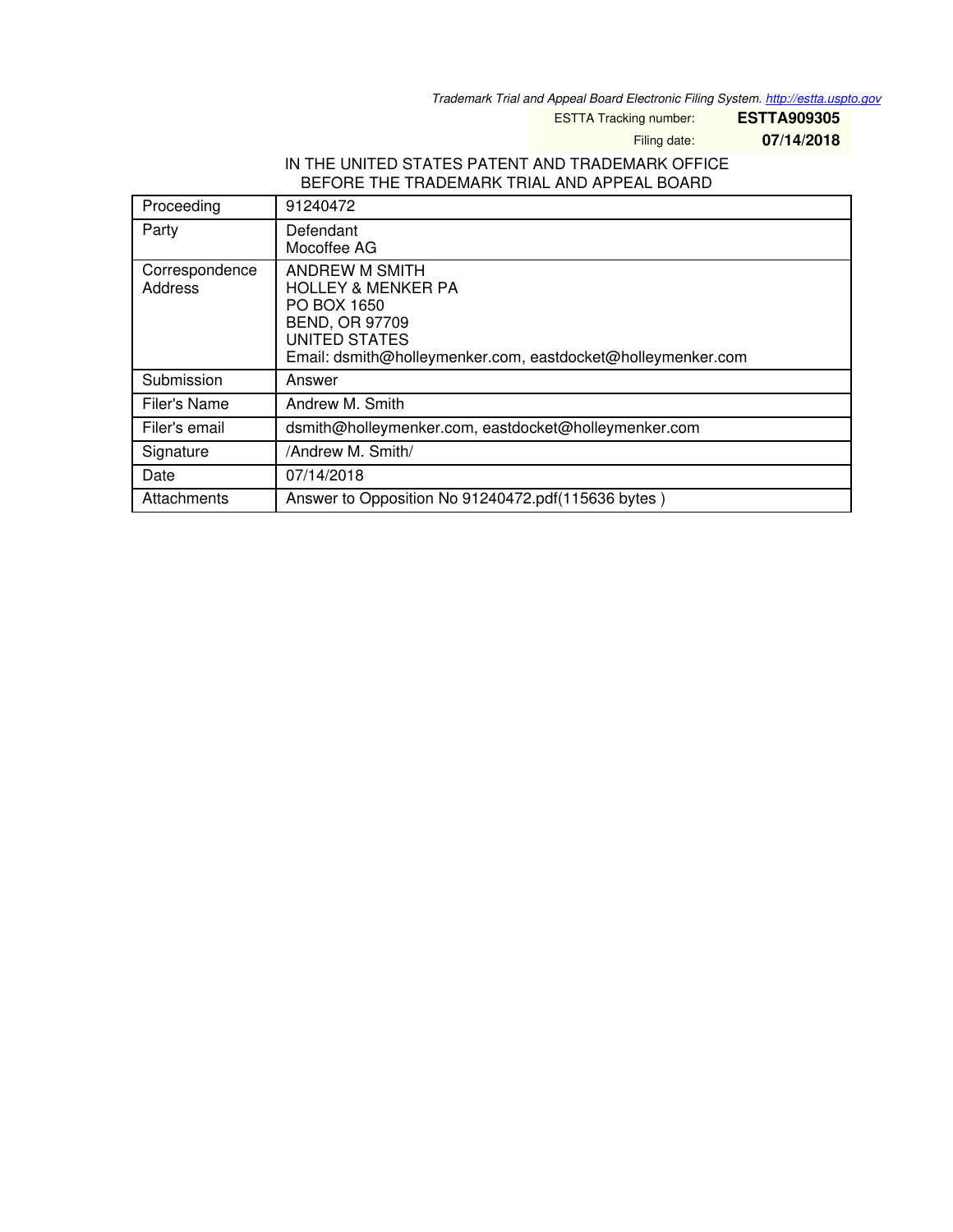## **IN THE UNITED STATES PATENT AND TRADEMARK OFFICE BEFORE THE TRADEMARK TRIAL AND APPEAL BOARD**

| Sugarpova, LLC, |            |  |
|-----------------|------------|--|
|                 | Opposer,   |  |
| V.              |            |  |
| Mocoffee AG,    |            |  |
|                 | Applicant. |  |

 ) Opposition No. 91240472 Ser. No. 79212816

## **ANSWER TO OPPOSITION**

 Applicant, Mocoffee AG ("Applicant") through its undersigned attorneys, hereby answers the Notice of Opposition filed by Opposer, Sugarpova, LLC ("Opposer"), in connection with the above-captioned opposition proceeding.

 With respect to the preamble of the Notice of Opposition, Applicant denies that Opposer is being or will be damaged by the registration of U.S. trademark application Ser. No. 79212816 filed on May 1, 2017 and published for opposition in the Trademark *Official Gazette* on November 28, 2017.

1. Applicant is without sufficient information to admit or deny the allegations of Paragraph 1 and, therefore, denies each and every allegation therein.

2. Applicant is without sufficient information to admit or deny the allegations of Paragraph 2 and, therefore, denies each and every allegation therein.

3. Applicant admits that United States Patent and Trademark Office ("US PTO") records identify Opposer as owner of U.S. Trademark Registration No. 4408651 covering "candy" in International Class 30. Applicant further admits that the US PTO records identify Opposer as owner of U.S. Trademark Registration No. 4909022 covering "clothing, namely, hats; shirts; t-shirts and tank tops" in International Class 25. Applicant is without sufficient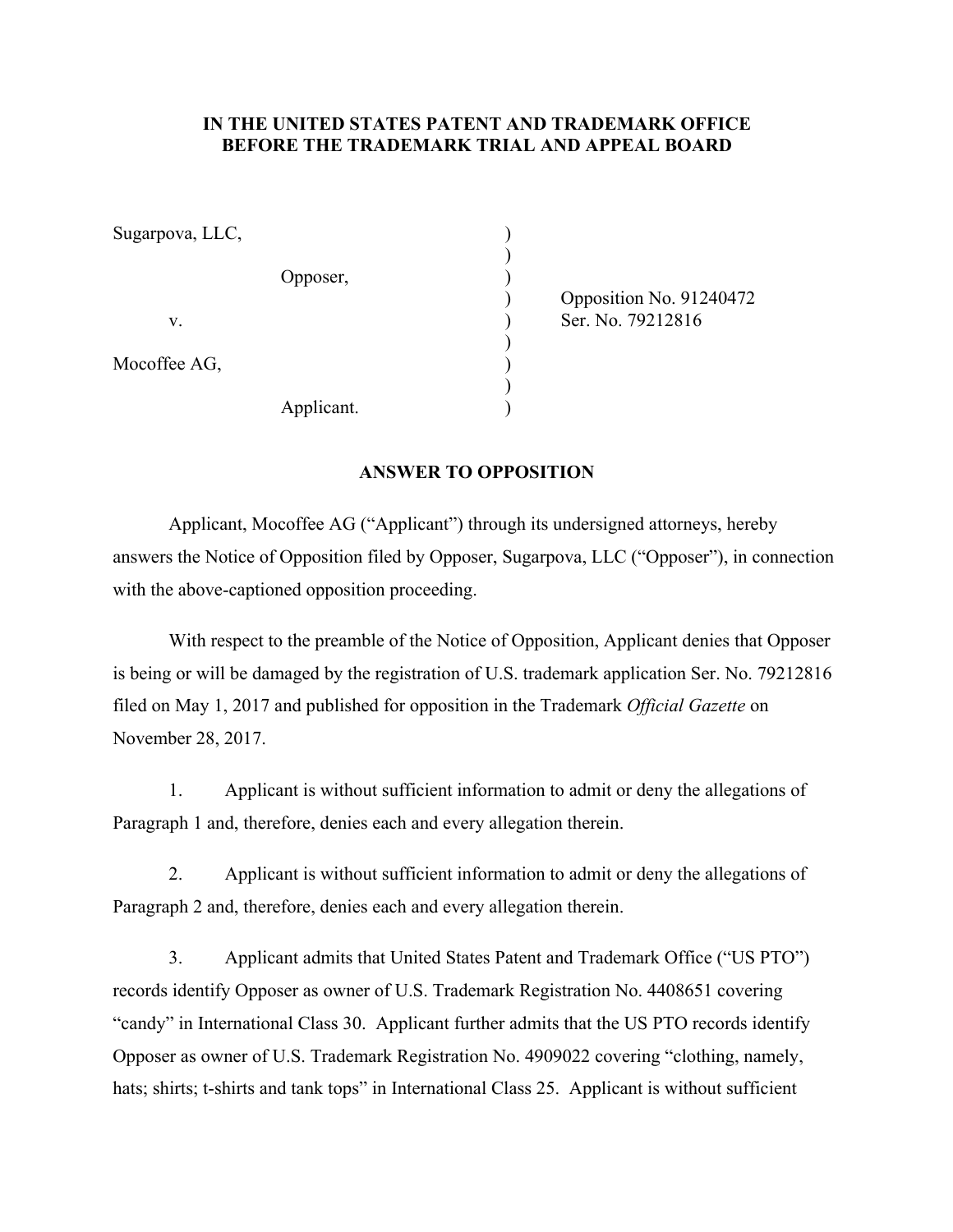information to admit or deny the remaining allegations of Paragraph 3 and, therefore, denies each and every allegation therein.

4. Applicant admits that the documents attached as Exhibit A and Exhibit B appear to be electronic records from the US PTO for U.S. Trademark Reg. Nos. 4408651 and 4909022. The remaining allegations of Paragraph 4 call for a legal conclusion and, to the extent that a response is required, Applicant denies each and every allegation contained therein.

5. Denied.

6. Denied.

7. Applicant admits that on May 1, 2017 it filed Application Ser. No. 79212816 for the mark covering "Electric machines for preparing hot beverages, namely, pressurized steam and hot-water injection machines for preparing teas, coffees, cocoas and non-medicinal infusions from capsules" in International Class 11 and "Coffee, tea, cocoa; coffee in capsules, tea in capsules, cocoa in capsules; substitutes for these goods, namely, grain-based coffee substitute, chicory-based coffee substitute; coffee beans; cocoa mixtures; chocolate-based beverages, cocoabased beverages, coffee-based beverages and tea-based beverages; chocolate powder; tea for infusions; non-medicinal infusions in the form of capsules for making coffee-based beverages, grain-based beverages, tea-based beverages, beverages based on coffee substitutes, herb-based beverages, chocolate-based beverages and cocoa-based beverages; sauces and sauce concentrates" in International Class 30.

8. Admitted.

9. Applicant is without sufficient information to admit or deny the allegations of Paragraph 9 and, therefore, denies each and every allegation therein.

2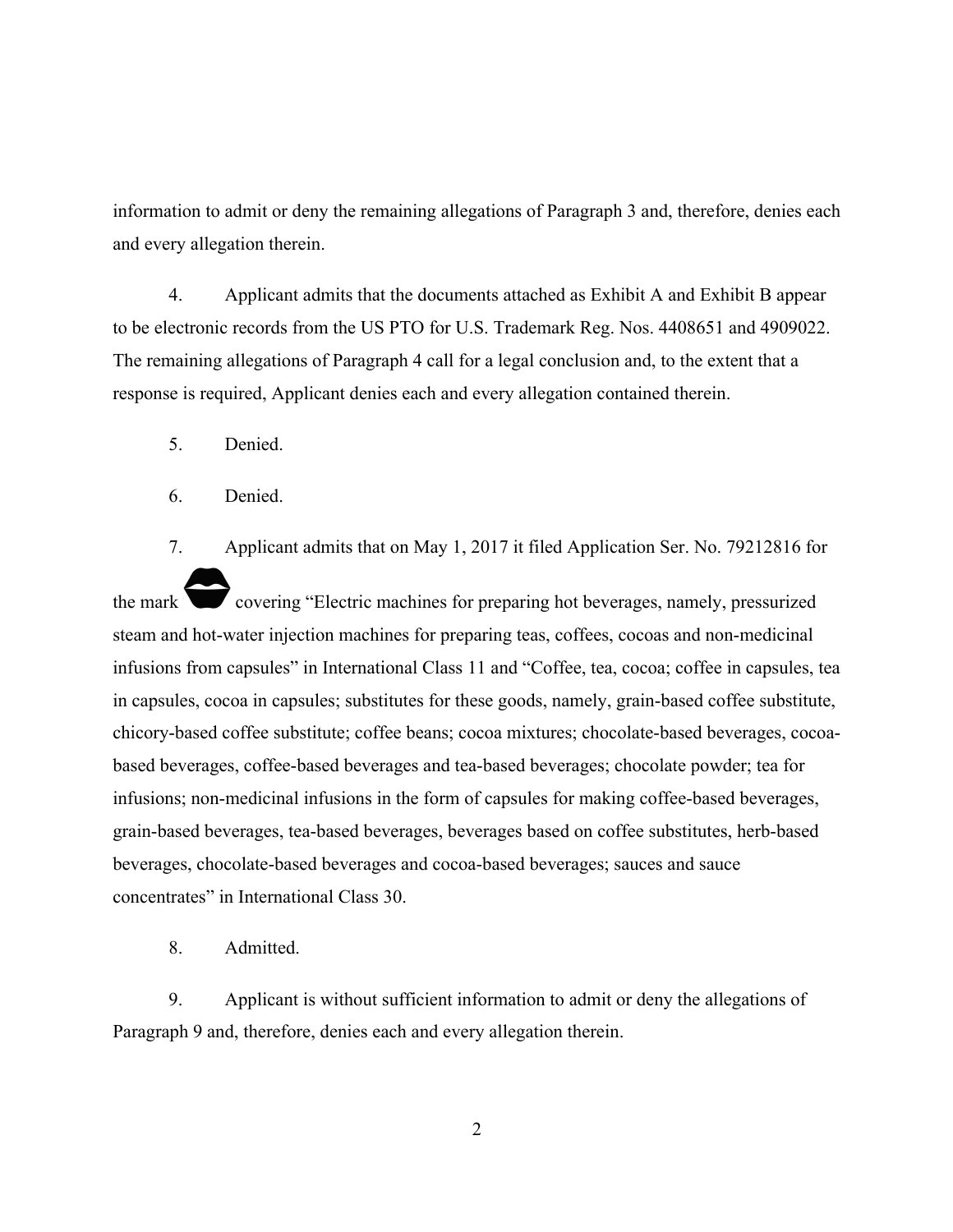- 10. Denied.
- 11. Denied.
- 12. Denied.
- 13. Denied.

 Applicant reserves the right to raise affirmative defenses as may become known during the discovery and/or testimony periods.

 WHEREFORE, Applicant prays that the Notice of Opposition be immediately dismissed with prejudice and that the opposed application be promptly registered.

Respectfully submitted,

MOCOFFEE AG

 $\text{By:}$   $\frac{1}{2}$   $\frac{1}{2}$   $\frac{1}{2}$   $\frac{1}{2}$   $\frac{1}{2}$ 

 Drew M. Smith James R. Menker

Applicant's Attorneys Holley & Menker, P.A. P.O. Box 1650 Bend, OR 97709 T: 720-289-2300 F: 415-480-3255 E-Mail: eastdocket@holleymenker.com